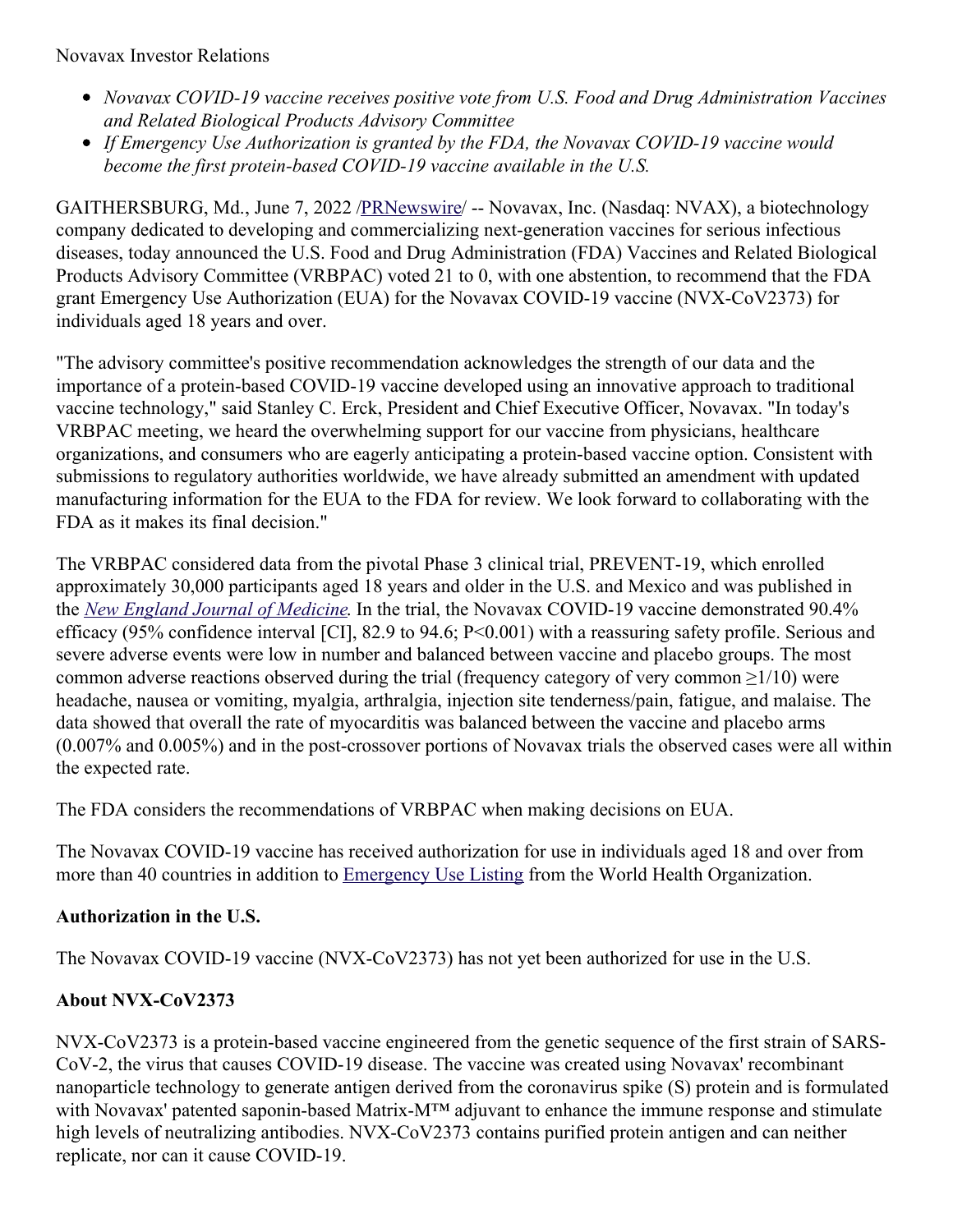The Novavax COVID-19 vaccine is packaged as a ready-to-use liquid formulation in a vial containing ten doses. The vaccination regimen calls for two 0.5 ml doses (5 mcg antigen and 50 mcg Matrix-M adjuvant) given intramuscularly 21 days apart. The vaccine is stored at 2°- 8° Celsius, enabling the use of existing vaccine supply and cold chain channels. Use of the vaccine should be in accordance with official recommendations.

Novavax has established partnerships for the manufacture, commercialization and distribution of NVX-CoV2373 worldwide. Existing authorizations leverage Novavax' manufacturing partnership with Serum Institute of India, the world's largest vaccine manufacturer by volume. They will later be supplemented with data from additional manufacturing sites throughout Novavax' global supply chain.

# **About the NVX-CoV2373 Phase 3 Trials**

NVX-CoV2373 continues being evaluated in two pivotal Phase 3 trials.

PREVENT-19 (the **PRE**-fusion protein subunit **V**accine **E**fficacy **N**ovavax **T**rial | COVID**-19**) is a 2:1 randomized, placebo-controlled, observer-blinded trial to evaluate the efficacy, safety and immunogenicity of NVX-CoV2373 with Matrix-M adjuvant in 29,960 participants 18 years of age and over in 119 locations in the U.S. and Mexico. The primary endpoint for PREVENT-19 was the first occurrence of PCR-confirmed symptomatic (mild, moderate or severe) COVID-19 with onset at least seven days after the second dose in serologically negative (to SARS-CoV-2) adult participants at baseline. The statistical success criterion included a lower bound of 95% CI >30%. A secondary endpoint was the prevention of PCR-confirmed, symptomatic moderate or severe COVID-19. Both endpoints were assessed at least seven days after the second study vaccination in volunteers who had not been previously infected with SARS-CoV-2. In the trial, NVX-CoV2373 achieved 90.4% efficacy overall. It was generally well-tolerated and elicited a robust antibody response after the second dose in both studies. Full results of the trial were [published](https://c212.net/c/link/?t=0&l=en&o=3560647-1&h=2360709328&u=https%3A%2F%2Fc212.net%2Fc%2Flink%2F%3Ft%3D0%26l%3Den%26o%3D3440781-1%26h%3D467849857%26u%3Dhttps%253A%252F%252Fwww.nejm.org%252Fdoi%252Ffull%252F10.1056%252FNEJMoa2116185%253Fquery%253Dfeatured_home%26a%3DNew%2BEngland%2BJournal%2Bof%2BMedicine&a=New+England+Journal+of+Medicine) in the *New England Journal of Medicine (NEJM).*

The pediatric expansion of PREVENT-19 is a 2:1 randomized, placebo-controlled, observer-blinded trial to evaluate the safety, effectiveness, and efficacy of NVX-CoV2373 with Matrix-M adjuvant in 2,247 adolescent participants 12 to 17 years of age in 73 locations in the United States, compared with placebo. In the pediatric trial, NVX-CoV2373 achieved its primary effectiveness endpoint (non-inferiority of the neutralizing antibody response compared to young adult participants 18 through 25 years of age from PREVENT-19) and demonstrated 80% efficacy overall at a time when the Delta variant of concern was the predominant circulating strain in the U.S. Additionally, immune responses were about two-to-three-fold higher in adolescents than in adults against all variants studied.

PREVENT-19 is being conducted with support from the U.S. government, including the Department of Defense, the Biomedical Advanced Research and Development Authority (BARDA), part of the Office of the Assistant Secretary for Preparedness and Response at the U.S. Department of Health and Human Services (HHS), and the National Institute of Allergy and Infectious Diseases, part of the National Institutes of Health at HHS. BARDA is providing up to \$1.75 billion under a Department of Defense agreement (# MCDC2011- 001).

Additionally, a trial conducted in the U.K. with 14,039 participants aged 18 years and over was designed as a randomized, placebo-controlled, observer-blinded study and achieved overall efficacy of 89.7%. The primary endpoint was based on the first occurrence of PCR-confirmed symptomatic (mild, moderate or severe) COVID-19 with onset at least seven days after the second study vaccination in serologically negative (to SARS-CoV-2) adult participants at baseline. Full results of the trial were published in *[NEJM](https://c212.net/c/link/?t=0&l=en&o=3560647-1&h=1866415503&u=https%3A%2F%2Fc212.net%2Fc%2Flink%2F%3Ft%3D0%26l%3Den%26o%3D3440781-1%26h%3D3617137863%26u%3Dhttps%253A%252F%252Fwww.nejm.org%252Fdoi%252Ffull%252F10.1056%252FNEJMoa2107659%26a%3DNEJM&a=NEJM)*.

## **About Matrix-M™ Adjuvant**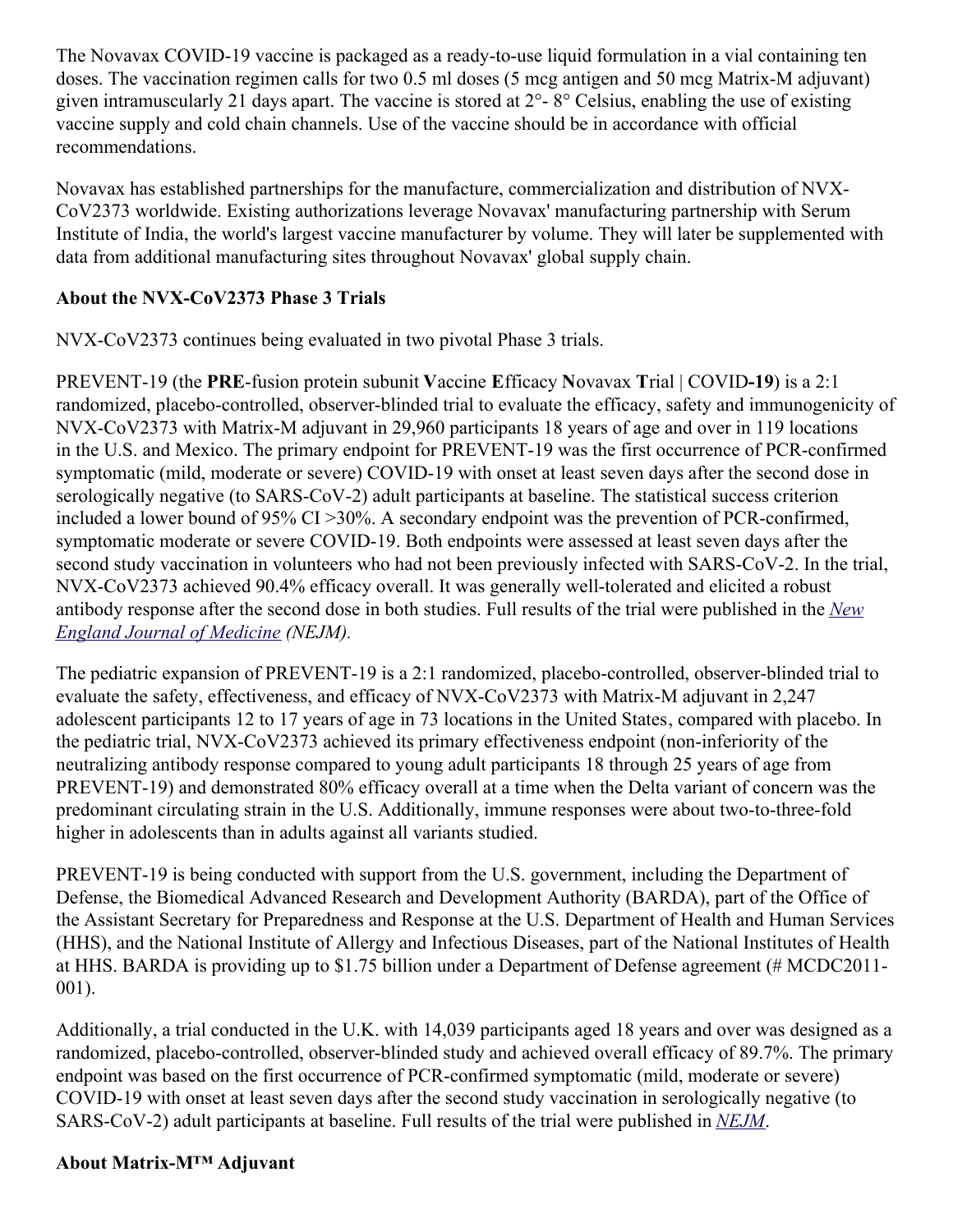Novavax' patented saponin-based Matrix-M adjuvant has demonstrated a potent and well-tolerated effect by stimulating the entry of antigen-presenting cells into the injection site and enhancing antigen presentation in local lymph nodes, boosting immune response.

## **About Novavax**

Novavax, Inc. (Nasdaq: NVAX) is a biotechnology company that promotes improved health globally through the discovery, development, and commercialization of innovative vaccines to prevent serious infectious diseases. The company's proprietary recombinant technology platform harnesses the power and speed of genetic engineering to efficiently produce highly immunogenic nanoparticles designed to address urgent global health needs. NVX-CoV2373, the company's COVID-19 vaccine, has received conditional authorization from multiple regulatory authorities globally, including the European Commission and the World Health Organization. The vaccine is currently under review by multiple regulatory agencies worldwide and will soon be under review in the U.S. for use in adults, adolescents and as a booster. In addition to its COVID-19 vaccine, Novavax is also currently evaluating a COVID-seasonal influenza combination vaccine candidate in a Phase 1/2 clinical trial, which combines NVX-CoV2373 and NanoFlu\*, its quadrivalent influenza investigational vaccine candidate, and is also evaluating an Omicron strain-based vaccine (NVX-CoV2515) as well as a bivalent Omicron-based / original strain-based vaccine. These vaccine candidates incorporate Novavax' proprietary saponin-based Matrix-M adjuvant to enhance the immune response and stimulate high levels of neutralizing antibodies.

For more information, visit [www.novavax.com](https://c212.net/c/link/?t=0&l=en&o=3560647-1&h=2357721308&u=https%3A%2F%2Fc212.net%2Fc%2Flink%2F%3Ft%3D0%26l%3Den%26o%3D3460980-1%26h%3D3623927874%26u%3Dhttps%253A%252F%252Fc212.net%252Fc%252Flink%252F%253Ft%253D0%2526l%253Den%2526o%253D3457869-1%2526h%253D982408174%2526u%253Dhttps%25253A%25252F%25252Fc212.net%25252Fc%25252Flink%25252F%25253Ft%25253D0%252526l%25253Den%252526o%25253D3440781-1%252526h%25253D3964594936%252526u%25253Dhttps%2525253A%2525252F%2525252Fc212.net%2525252Fc%2525252Flink%2525252F%2525253Ft%2525253D0%25252526l%2525253Den%25252526o%2525253D3395501-1%25252526h%2525253D2463599076%25252526u%2525253Dhttps%252525253A%252525252F%252525252Fc212.net%252525252Fc%252525252Flink%252525252F%252525253Ft%252525253D0%2525252526l%252525253Den%2525252526o%252525253D3392093-1%2525252526h%252525253D203886192%2525252526u%252525253Dhttps%25252525253A%25252525252F%25252525252Fc212.net%25252525252Fc%25252525252Flink%25252525252F%25252525253Ft%25252525253D0%252525252526l%25252525253Den%252525252526o%25252525253D3387216-1%252525252526h%25252525253D3917401194%252525252526u%25252525253Dhttps%2525252525253A%2525252525252F%2525252525252Fc212.net%2525252525252Fc%2525252525252Flink%2525252525252F%2525252525253Ft%2525252525253D0%25252525252526l%2525252525253Den%25252525252526o%2525252525253D3260461-1%25252525252526h%2525252525253D2897486098%25252525252526u%2525252525253Dhttp%252525252525253A%252525252525252F%252525252525252Fwww.novavax.com%252525252525252F%25252525252526a%2525252525253Dwww.novavax.com%252525252526a%25252525253Dwww.novavax.com%2525252526a%252525253Dwww.novavax.com%25252526a%2525253Dwww.novavax.com%252526a%25253Dwww.novavax.com%2526a%253Dwww.novavax.com%26a%3Dwww.novavax.com&a=www.novavax.com) and connect with us on [LinkedIn](https://c212.net/c/link/?t=0&l=en&o=3560647-1&h=2423739309&u=https%3A%2F%2Fc212.net%2Fc%2Flink%2F%3Ft%3D0%26l%3Den%26o%3D3460980-1%26h%3D91088807%26u%3Dhttps%253A%252F%252Fc212.net%252Fc%252Flink%252F%253Ft%253D0%2526l%253Den%2526o%253D3457869-1%2526h%253D1725473980%2526u%253Dhttps%25253A%25252F%25252Fc212.net%25252Fc%25252Flink%25252F%25253Ft%25253D0%252526l%25253Den%252526o%25253D3440781-1%252526h%25253D2733326919%252526u%25253Dhttps%2525253A%2525252F%2525252Fc212.net%2525252Fc%2525252Flink%2525252F%2525253Ft%2525253D0%25252526l%2525253Den%25252526o%2525253D3395501-1%25252526h%2525253D853375093%25252526u%2525253Dhttps%252525253A%252525252F%252525252Fc212.net%252525252Fc%252525252Flink%252525252F%252525253Ft%252525253D0%2525252526l%252525253Den%2525252526o%252525253D3392093-1%2525252526h%252525253D1325598136%2525252526u%252525253Dhttps%25252525253A%25252525252F%25252525252Fc212.net%25252525252Fc%25252525252Flink%25252525252F%25252525253Ft%25252525253D0%252525252526l%25252525253Den%252525252526o%25252525253D3387216-1%252525252526h%25252525253D2935962557%252525252526u%25252525253Dhttps%2525252525253A%2525252525252F%2525252525252Fc212.net%2525252525252Fc%2525252525252Flink%2525252525252F%2525252525253Ft%2525252525253D0%25252525252526l%2525252525253Den%25252525252526o%2525252525253D3260461-1%25252525252526h%2525252525253D1508558197%25252525252526u%2525252525253Dhttps%252525252525253A%252525252525252F%252525252525252Fc212.net%252525252525252Fc%252525252525252Flink%252525252525252F%252525252525253Ft%252525252525253D0%2525252525252526l%252525252525253Den%2525252525252526o%252525252525253D3158017-1%2525252525252526h%252525252525253D3702938248%2525252525252526u%252525252525253Dhttps%25252525252525253A%25252525252525252F%25252525252525252Fwww.linkedin.com%25252525252525252Fcompany%25252525252525252Fnovavax%25252525252525252F%2525252525252526a%252525252525253DLinkedIn%25252525252526a%2525252525253DLinkedIn%252525252526a%25252525253DLinkedIn%2525252526a%252525253DLinkedIn%25252526a%2525253DLinkedIn%252526a%25253DLinkedIn%2526a%253DLinkedIn%26a%3DLinkedIn&a=LinkedIn). \*NanoFlu identifies a recombinant hemagglutinin (HA) protein nanoparticle influenza vaccine candidate produced by Novavax. This investigational candidate was evaluated during a controlled phase 3 trial conducted during the 2019-2020 influenza season.

## **Forward-Looking Statements**

Statements herein relating to the future of Novavax, its operating plans and prospects, its partnerships, the timing of clinical trial results, the ongoing development of NVX-CoV2373, including an Omicron strain based vaccine, a COVID-seasonal influenza investigational vaccine candidate, the scope, timing and outcome of future regulatory filings and actions, including the FDA's upcoming decision regarding EUA for Novavax' COVID-19 vaccine candidate, and Novavax' subsequent discussions with the CDC, Novavax' plans to supplement existing authorizations with data from the additional manufacturing sites in Novavax' global supply chain, additional worldwide authorizations of NVX-CoV2373 for use in adults and adolescents, and as a booster, the potential impact and reach of Novavax and NVX-CoV2373 in addressing vaccine access, controlling the pandemic and protecting populations, the efficacy, safety and intended utilization of NVX-CoV2373, and expected administration of NVX-CoV2373 are forward-looking statements. Novavax cautions that these forward-looking statements are subject to numerous risks and uncertainties that could cause actual results to differ materially from those expressed or implied by such statements. These risks and uncertainties include, without limitation, challenges satisfying, alone or together with partners, various safety, efficacy, and product characterization requirements, including those related to process qualification and assay validation, necessary to satisfy applicable regulatory authorities; unanticipated challenges or delays in conducting clinical trials; difficulty obtaining scarce raw materials and supplies; resource constraints, including human capital and manufacturing capacity, on the ability of Novavax to pursue planned regulatory pathways; challenges meeting contractual requirements under agreements with multiple commercial, governmental, and other entities; and those other risk factors identified in the "Risk Factors" and "Management's Discussion and Analysis of Financial Condition and Results of Operations" sections of Novavax' Annual Report on Form 10- K for the year ended December 31, 2021 and subsequent Quarterly Reports on Form 10-Q, as filed with the Securities and Exchange Commission (SEC). We caution investors not to place considerable reliance on forward-looking statements contained in this press release. You are encouraged to read our filings with the